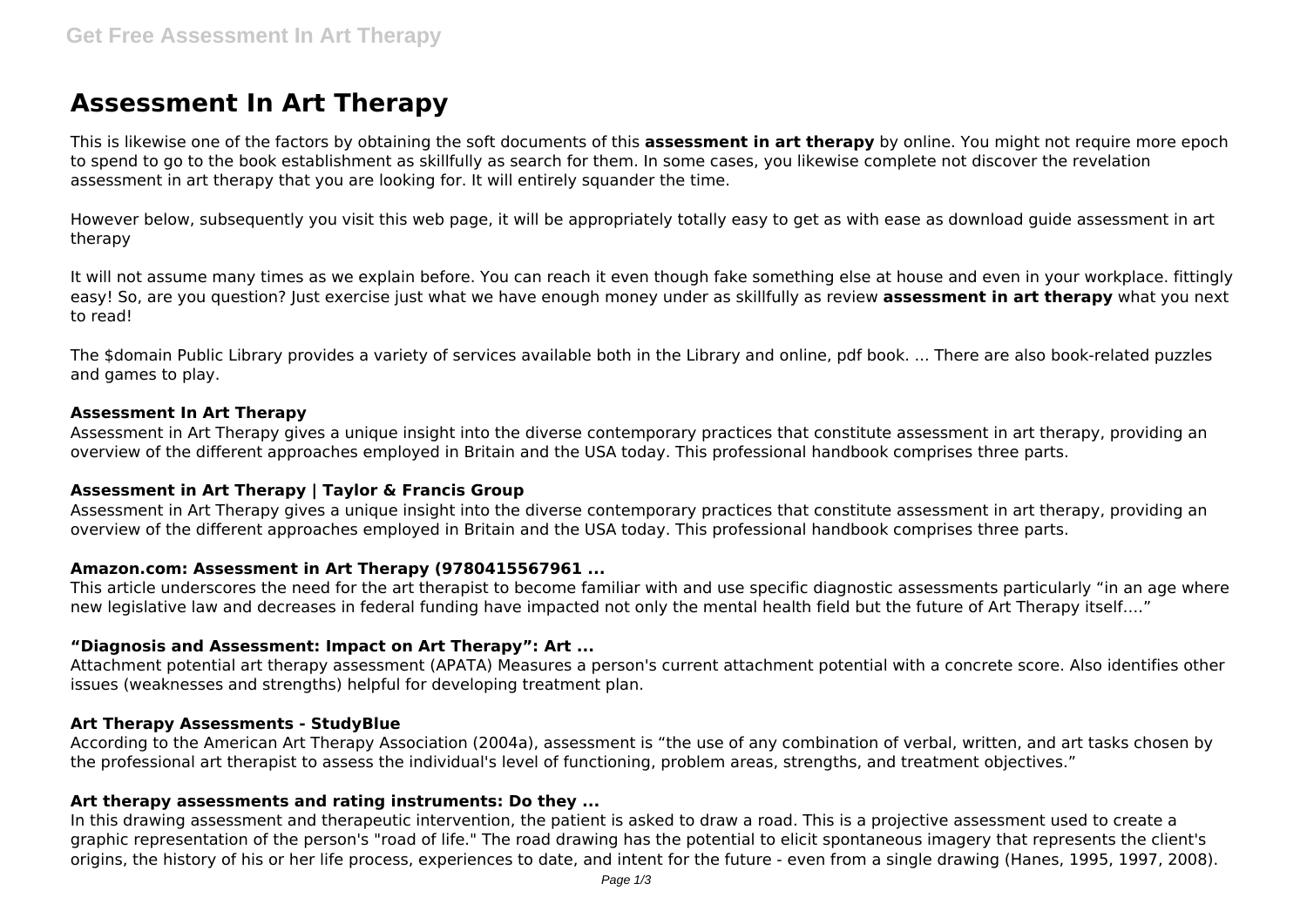# **Art Therapy - Art-based Assessments - Road Drawing**

The Diagnostic Drawing Series (DDS) is one of the four major art therapy assessments and is a standardized art therapy evaluation tool.

# **Art Therapy: the Diagnostic Drawing Series DDS • Long ...**

Art therapists use existing art therapy assessment instruments in their own way, frequently developing their own assessment methods with their own favorite formal elements (Claessens et al., 2016). It is, however, unclear which formal elements art therapists find relevant in their clinical practice, how they observe and interpret them, and how art therapists relate formal elements to mental health.

# **How Art Therapists Observe Mental Health Using Formal ...**

Art therapy assessments are used by art therapists in a variety of ways, including to determine a client's level of functioning, formulate treatment objectives, assess a client's strengths, gain a deeper understanding of a client's presented problems, and to evaluate client progress.

# **Research - American Art Therapy Association**

Art therapy involves the use of creative techniques such as drawing, painting, collage, coloring, or sculpting to help people express themselves artistically and examine the psychological and...

# **Art Therapy | Psychology Today**

Art therapy, facilitated by a professional art therapist, effectively supports personal and relational treatment goals as well as community concerns. Art therapy is used to improve cognitive and sensorimotor functions, foster self-esteem and self-awareness, cultivate emotional resilience, promote insight, enhance social skills, reduce and resolve conflicts and distress, and advance societal and ecological change.

### **About Art Therapy - American Art Therapy Association**

Doctors noted that individuals suffering from mental illness often expressed themselves in drawings and other artworks, which led many to explore the use of art as a healing strategy. 3 Since then, art has become an important part of the therapeutic field and is used in some assessment and treatment techniques.

### **How Art Therapy Is Used to Help People Heal**

The desirable and undesirable features of a variety of art therapy assessments are deliberated. This book will be a valuable resource for practitioners who use art therapy as an adjunct or primary therapy, and it will serve to enhance clinical skills, making therapy more effective for each patient who participates in the assessment process.

# **Tools Of The Trade: A Therapist's Guide To Art Therapy ...**

To end our fall semester in Art Therapy, our teacher had the class complete a famous technique used in the field, the Don Jones Assessment. This technique took the class on a guided imagery journey and was followed with a drawing part after hearing what was read. Each student in the class was to picture…

### **DJA: Don Jones Assessment – Where Creativity Works**

therapy. Art therapy is its own master's level profession with a unique graduate-level curriculum. This presentation will provide a tool for mental health professionals who are not credentialed art therapists to use in their practice, but they should not refer to use of this directive as "doing art